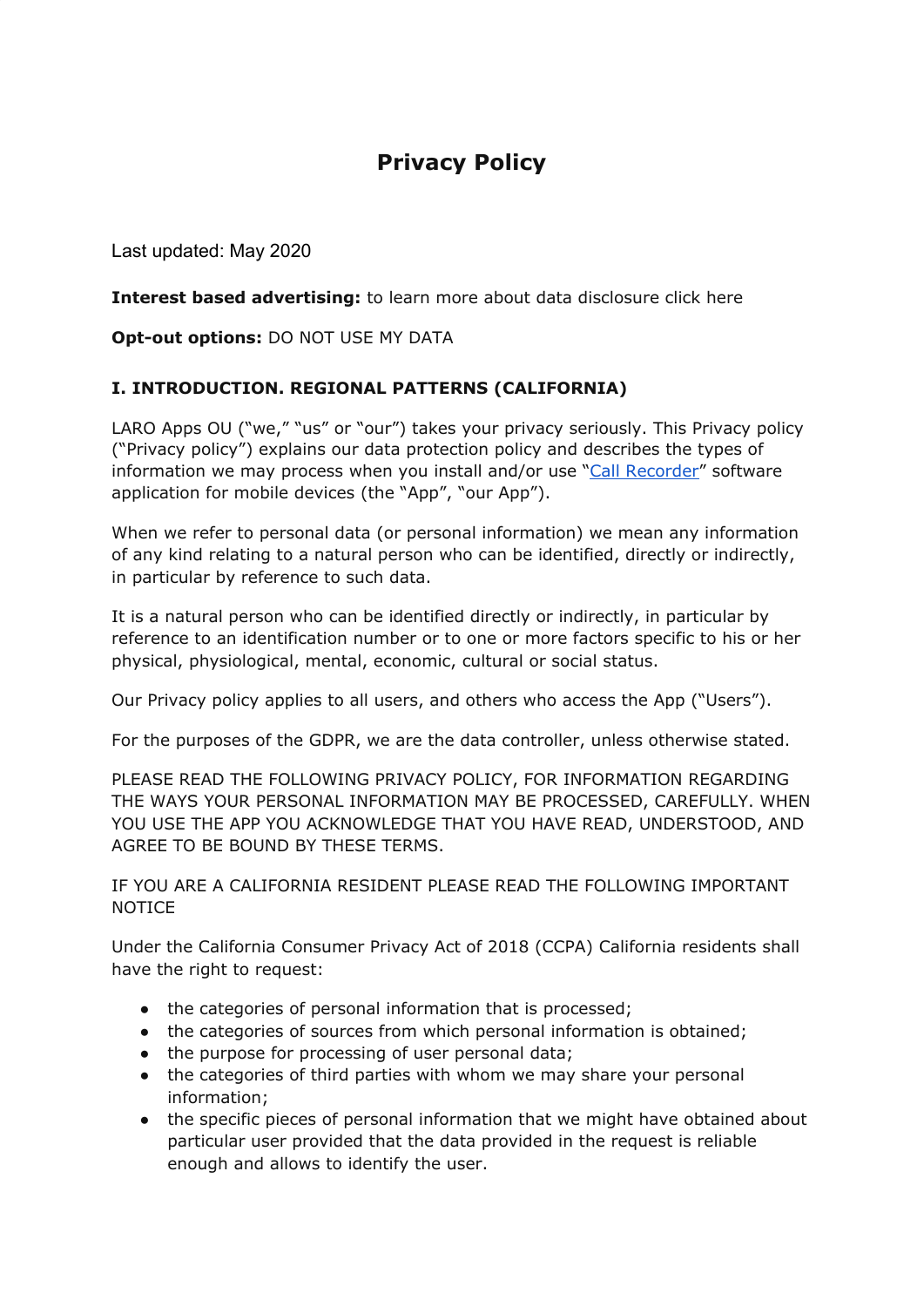Please use the navigation links through this Privacy Policy:

#### PERSONAL INFORMATION

Please mind that according to CCPA personal information does not include de-identified or aggregated consumer information.

#### SHARING

Please note that all third parties that are engaged in processing user data are service providers that use such information on the basis of agreement and pursuant to business purpose.

#### OPT-OUT OPTIONS

If you don't want us to process your personal information any more please contact us through the [support@laroapps.com](mailto:support@laroapps.com). In most cases there is no way to maintain the App's further operating without functional data therefore you will be advised to remove the App from your device.

#### REQUESTS

To submit a verifiable consumer request for access, portability or deletion personal data please contact us through the [support@laroapps.com](mailto:support@laroapps.com). Please include in the text of your appeal the wording "Your rights to maintain confidentiality in the state of California".

When submitting a verifiable request, you should be ready to:

- Provide sufficient information that allows us to reasonably verify you are the person about whom we collected personal information or an authorized representative, which may include: name, address, city, state, and zip code and email address. We may use this information to surface a series of security questions to you to verify your identity. If you are making a request through an authorized agent acting on your behalf, such authorized agent must provide written authorization confirming or a power of attorney, signed by you.
- Describe your request with sufficient detail that allows us to properly understand, evaluate, and respond to it.

We will not be able to respond to your request or provide you with personal information if we cannot: (i) verify your identity or authority to make the request; or (ii) confirm the personal information relates to you. We may ask you for additional information or documents to verify your identity. We may also carry out checks, including with third party identity verification services, to verify your identity before taking any action with your personal information. This is regarded as a safeguard measure to prevent disclosure of your personal information under a fake or scum request.

We ensure that personal information provided in a verifiable consumer request will be used only to verify the requestor's identity or authority to make the request and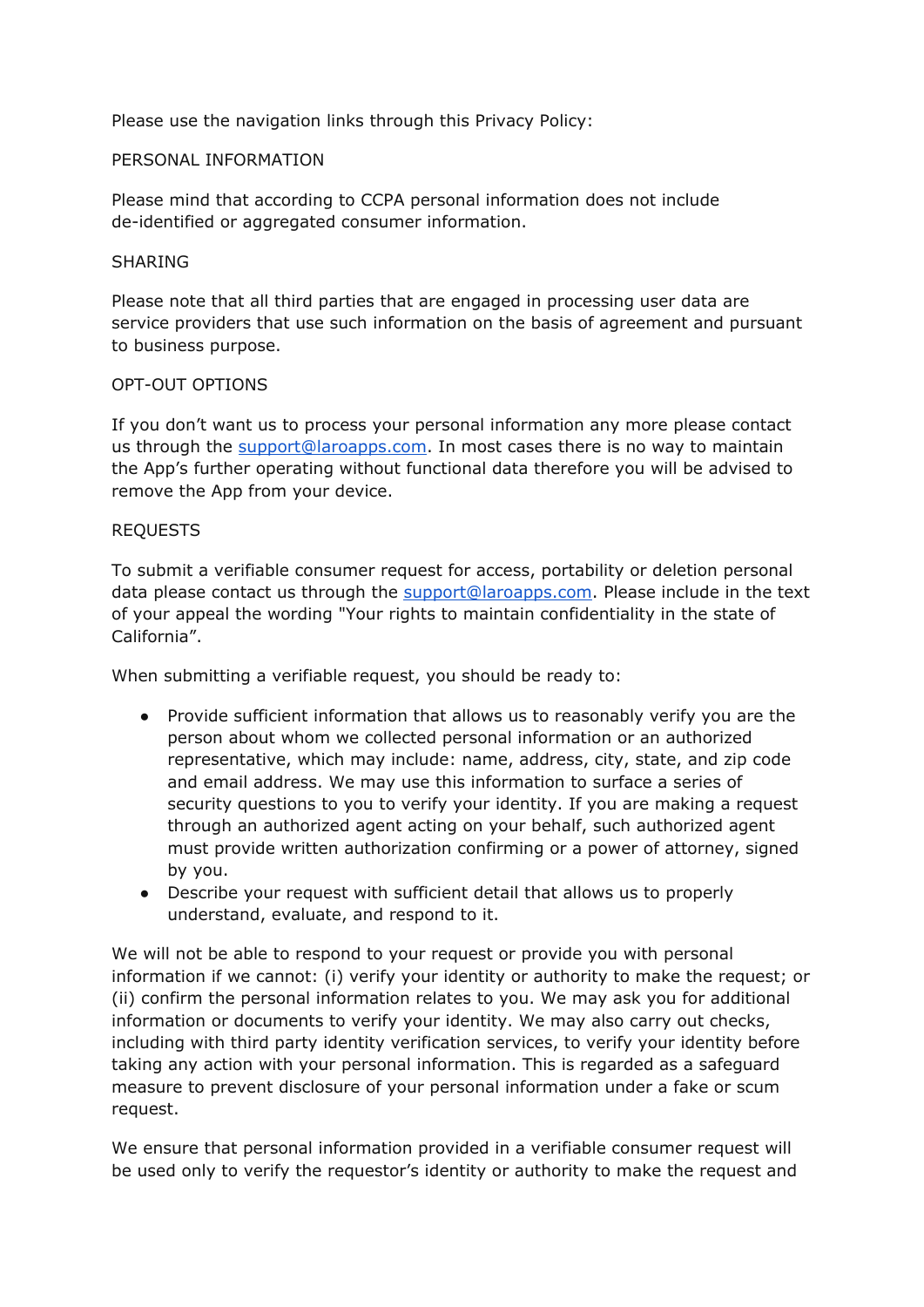not for any other purpose. We will keep it for the adequate term reasonably needed for the purpose described above and delete after the purpose is fulfilled.

We try to respond to a verifiable consumer request within forty-five (45) days of its receipt. If we require more time, we will inform you of the reason and extension period in writing. Please note that we are only required to respond to two requests per customer each year.

#### EQUAL RIGHTS

Nothing in the way we deal with your request shall be interpreted as discrimination, which means that we will not set up different pricing or products, or different level or quality of services for you, if you choose to exercise your rights. However, in some circumstances, we may not be able to provide services if you choose to delete your personal information from our records.

#### SALE OF DATA

We do not sell any of your personal data to third parties.

## **II. INFORMATION WE PROCESS**

There are several categories of information that can be processed.

#### **Information that you submit**

We ask for and collect the following personal information about you when you use the App. This information is necessary for the adequate **performance of the contract** between you and us. Without such information it is impossible to provide complete functionality of the App and perform the requested services.

- **Authorization and/or Account Information**. When you sign up for an account or log into your account, we require your mobile phone number. We collect, store and process it by our cloud storage provider (DigitalOcean, Inc). However, we may also engage third party - Google (Firebase) - for storing this personal data in order to improve protection against spam and abuse in Google services.
- **Activity Information**, e.g. your contacts, call logs and recordings of calls, origination and termination points (i.e. to/from numbers), history of calls made with the help of the App. Upon your consent we also may have technical access to the contact list on your device.

We process this information by ourselves. However, we may also engage third parties - Google (Firebase) - for storing this personal data in order to fulfill obligations and deliver the full scope of services. This personal data can be deleted either by these third parties in accordance with our instructions or by our own means.

● **Contact Information** (name, e-mail address, as well as any other content included in the email) which you may fill in by yourself when you contact us via email, support form. We collect, store and process it by our cloud storage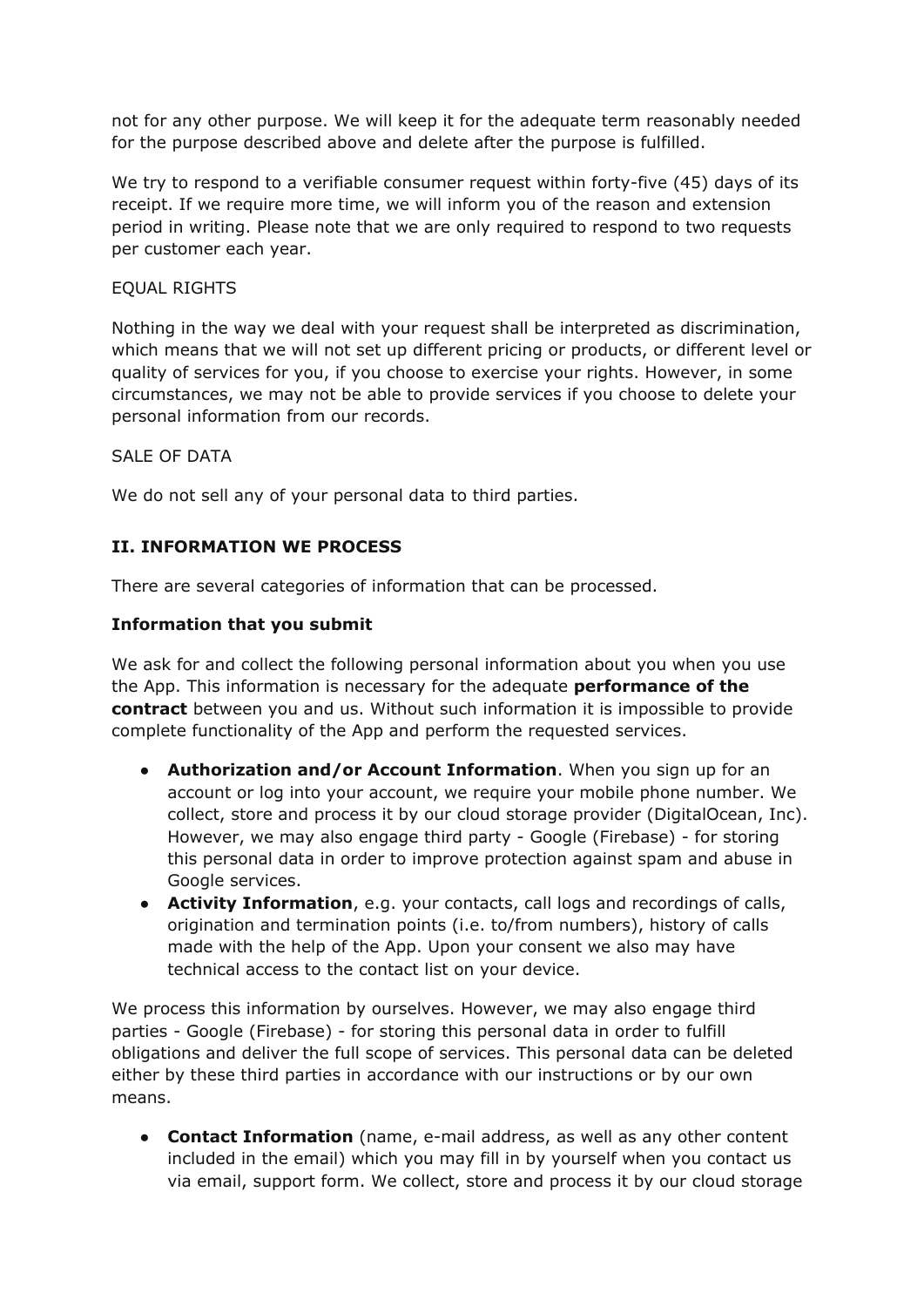provider (DigitalOcean, Inc). We use such information to respond effectively to your inquiry, fulfill your requests, and send you communications that you request and perform the requested services.

## **Information That Is Processed Automatically**

When you use the App, some information about your device and your user behaviour may be processed automatically. This information is generally non-personal, i.e. it does not, on its own, permit direct association with any specific individual, and we may access it only in aggregated form. We process this information on the ground of our legitimate interest in improving our App and giving our users the best experience. If we do not access such data we may not be able to provide you with all features of the App.

We use third-party automatic data processing technologies to analyze certain information sent by your device via our App (advertising or analytics tools). Some of them launch automated processing of your personal data, including profiling, which means any form of automated processing of personal data used to evaluate certain personal aspects relating to you, in particular to analyze or predict aspects concerning your personal preferences, interests, behavior, location or movements (see the list of data described below). Processing information through automatic data processing technologies starts automatically when you first time launch the App.

● **Device Details**. When you use a mobile device (tablet / phone / smartwatch) to access our App, some of details about your device are reported, including "device identifiers". Device identifiers are small data files or similar data structures stored on or associated with your mobile device, which uniquely identify your mobile device (but not your personality). Device identifier enables generalized reporting or personalized content and ads by the third parties.

What data can be processed:

- $\circ$  Information about the device itself: type of your device, type of operating system and its version, model and manufacturer, screen size, screen density, orientation, audio volume and battery, device memory usage.
- Information about the internet connection: mobile carrier, network provider, network type, IP address, timestamp and duration of sessions, speed, browser.
- Location-related information: IP address, the country code/ region/ state/ city associated with your SIM card or your device, language setting, time zone, neighboring commercial points of interest (eg. "coffee shop").
- Device identifiers: Identity For Advertisers for iOS devices/ Advertising ID devices, user identifiers (if they are set up by the App's developer).
- **Information about the applications**. Name, API key (identifier for application), version, properties of our App can be reported for automated processing and analyzes. Some services also record the list of applications and/or processes which are installed or run on your device.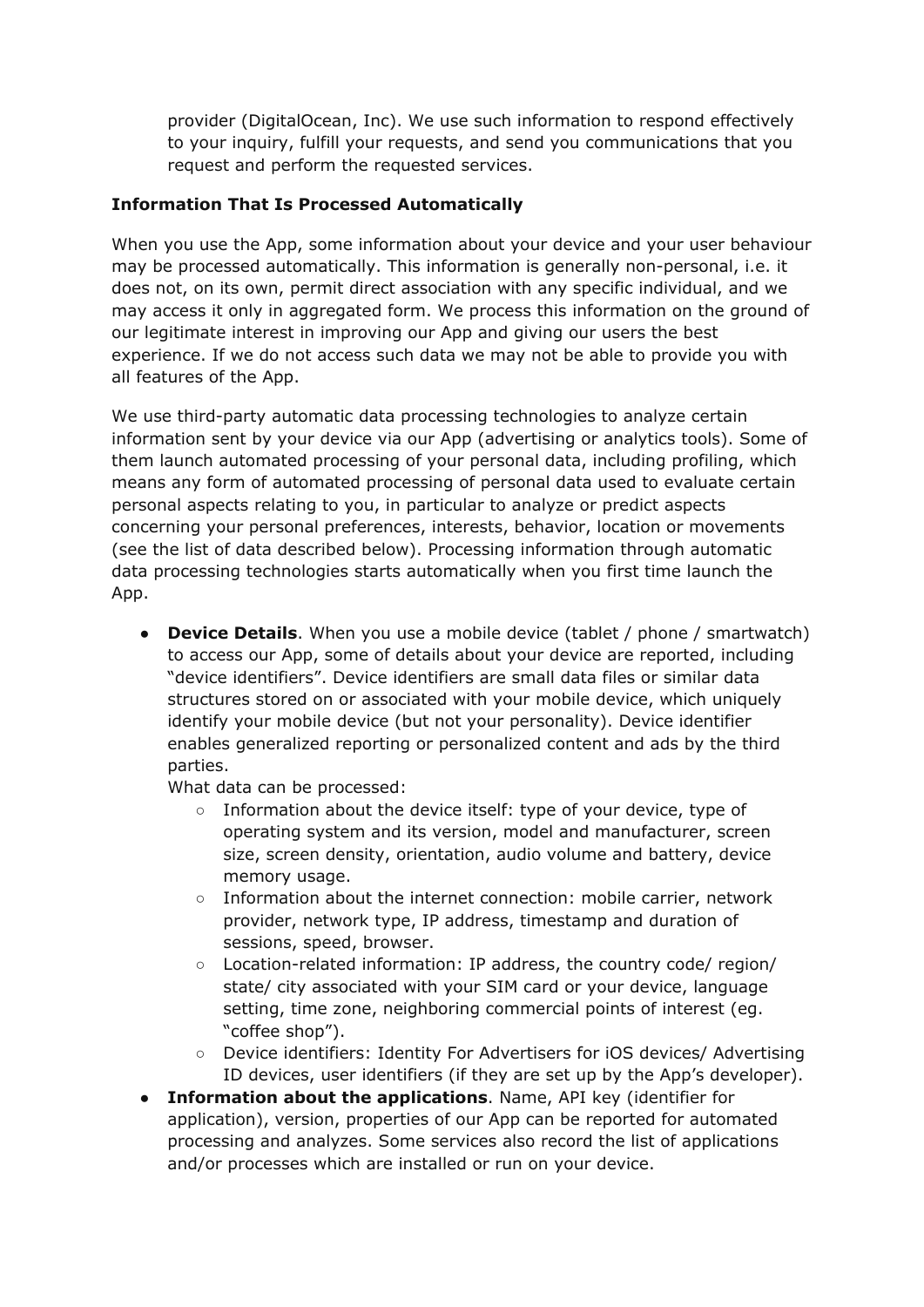- **Cookies and similar technologies**. When you use the App, cookies and similar technologies may be used (pixels, web beacons, scripts). A cookie is a text file containing small amounts of information which is downloaded to your device when you access the App. The text file is then sent back to the server each time you use the App. This enables us to operate the App more effectively. For example, we will know how many users access a specific areas or features within our App and which links or ads they clicked on. We use this aggregated information to understand and optimize how our App is used, improve our marketing efforts, and provide content and features that are of interest to you. We may ask advertisers or other partners to serve ads or services to the App, which may use cookies or similar technologies.
- **Log file information**. Log file information is automatically reported each time you make a request to access the App. It can also be provided when the App is installed on your device. When you use our App, analytics tools automatically record certain log file information, including time and date when you start and stop using the App, and how you interact with the App.
- **Ad-related information**. The following data might be reported about the ads you can view: the date and time a particular ad is served; a record if that ad was "clicked" or if it was shown as a "conversion" event; what the ad offer is about; what type of ad it is (e.g., text, image, or video); which ad placement is involved (where the ad offer is displayed within the App); whether you respond to the ad.
- **In-app events**. When you use our App, analytics tools automatically record your activity information (tutorial steps, levelling up, payments, in-app purchases, custom events, progression events, method of limiting the processing of user data).

Information provided automatically to advertising or analytics tools does not generally come to our control, therefore we cannot be responsible for processing such information. Please mind that some services are engaged in personal data profiling and may obtain information related to your personality and/or your device by using technologies that do not belong to our scope of responsibility. In case when your user ID is linked to your Facebook account, Facebook may use your device information in association with categorized data that were already recorded in its databases (eg. your age, gender or other demographic indication). We do not control, supervise or stand surety for how the third parties process your personal data, that might be collected by their own means (not through our App). Any information request regarding the disclosure of your personal information should be directed to such third parties (see Section IV).

#### **Payment Information**

Our e-commerce provider (Apple) is responsible for billing, processing and charging for the in-app purchases, handles your personal information and keeps it absolutely safe and secure. We cannot access or use you credit or debit card information. You may access the applicable "in-app" purchase rules and policies directly from the app stores.

#### **III. THE PURPOSES OF PROCESSING YOUR PERSONAL DATA**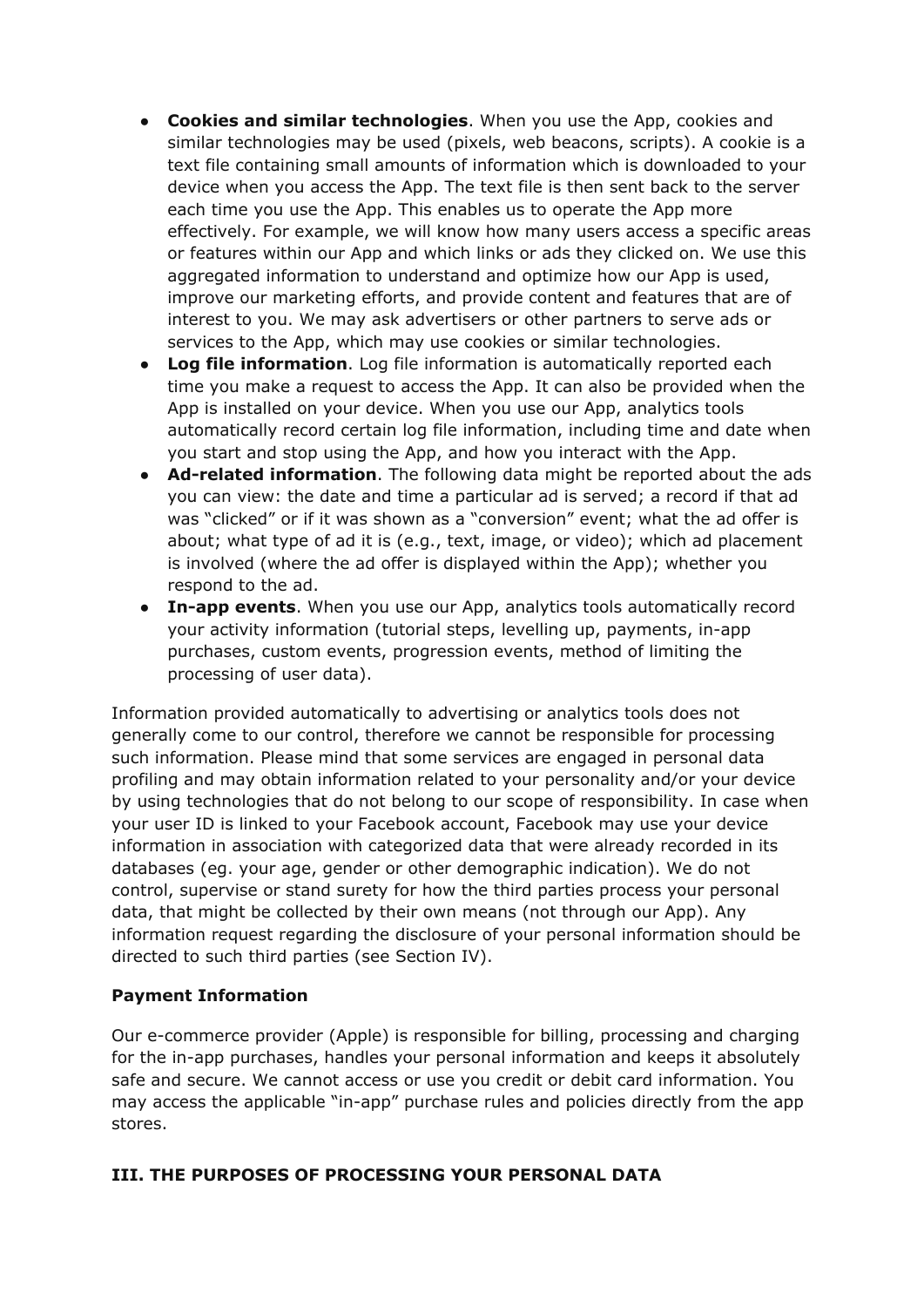Our mission is to constantly improve our App and provide you with new experiences. As part of this mission, we use your information for the following purposes:

(a) **To make our service available.** We use information that you submit and information that is processed automatically to provide you with all requested services.

(b) **To improve, test and monitor the effectiveness of our App.** We use information that is processed automatically to better understand user behavior and trends, detect potential outages and technical issues, to operate, protect, improve, and optimize our App.

(c) **To provide you with interest-based (behavioral) advertising or other targeted content.** We may use information information that is processed automatically for marketing purposes (to show ads that may be of interest to you based on your preferences). We provide personalized content and information to you, which can include online ads or other forms of marketing.

(d) **To communicate with you.** We use the information we have to communicate with you through newsletters, i.e. to send you marketing notifications, receive your feedback about our App experience, and let you know about our policies and terms. We also use your information to respond to you when you contact us.

(e) **To prevent fraud and spam, to enforce of law.** We really want our App to be free of spam and fraudulent content so that you feel safe and free. We may use your information to prevent, detect, and investigate fraud, security breaches, potentially prohibited or illegal activities, protect our trademarks and enforce our Terms of Use.

If any new purposes for processing your personal data arise we will let you know we start to process information on that other purpose by introducing the corresponding changes to this Privacy policy.

#### **IV. SHARING OF YOUR INFORMATION**

We will share your information with third parties only in the ways that are described in this Privacy policy. We adhere to the U.S. Digital Advertising Alliance's Self-Regulatory Principles for the Mobile Environment.

Please note that while we partner solely with third parties that gave us assurance of application of necessary technical and organizational measures to protect your personal data, we cannot guarantee the security of any information transmitted from the App directly to such third party. We are not responsible for any accidental loss or unauthorized access to your personal data through a fault of third parties.

We will not rent or sell your personal data to any third parties, but we may share your information from tools like log files, and device identifiers and location data, with third-party organizations that provide automatic data processing technologies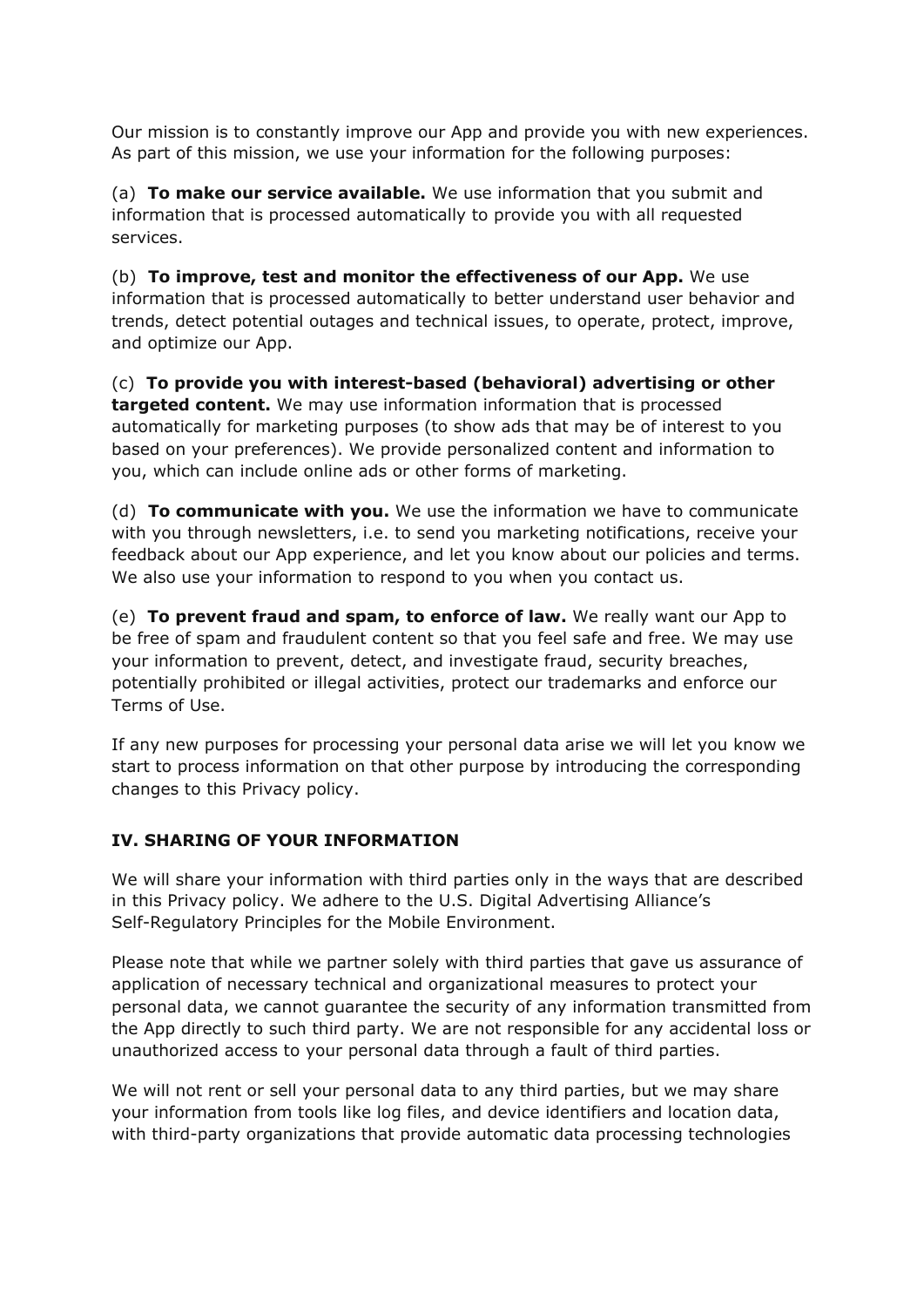for the App. We do not control or influence these third parties' tracking technologies or how they may be used.

We may also share certain information such as cookie data with third-party advertising partners. This information allows third-party ad networks, inter alia, to deliver targeted advertisements that they believe will be of most interest to you.

We may engage the following third-party service providers in order to provide us with necessary infrastructure for delivery and improvement of our services:

| <b>Entity name</b> | <b>Services</b><br>performed                   | <b>Entity location</b> | <b>Link to Privacy</b><br><b>Policy</b>              |
|--------------------|------------------------------------------------|------------------------|------------------------------------------------------|
| Apple Inc.         | Cloud storage<br>provider (for iOs<br>devices) | U.S.A.                 | https://www.appl<br>e.com/lae/privacy                |
| Firebase (Google)  | Ad management<br>service provider              | U.S.A.                 | https://policies.go<br>ogle.com/privacy              |
| Facebook Inc.      | Analytics and<br>marketing service<br>provider | U.S.A.                 | https://www.face<br>book.com/privacy<br>/explanation |

In case you want to learn more about the services and privacy options please consult the correspondent websites and privacy policies. We are not responsible for any usage of your personal data by the abovementioned third parties in violation of our instructions.

Our App may contain links to third-party websites/services or you may access the App from a third-party site. We are not responsible for the privacy practices of these third-party sites or services linked to or from our App, including the information or content contained within them.

We may disclose your personal information if it is needed for objective reasons, due to the public interest or in other unforeseen circumstances:

- as required by law;
- when we believe, in good faith, that disclosure is necessary to protect our rights, protect your safety or the safety of others, investigate fraud, or respond to a government request;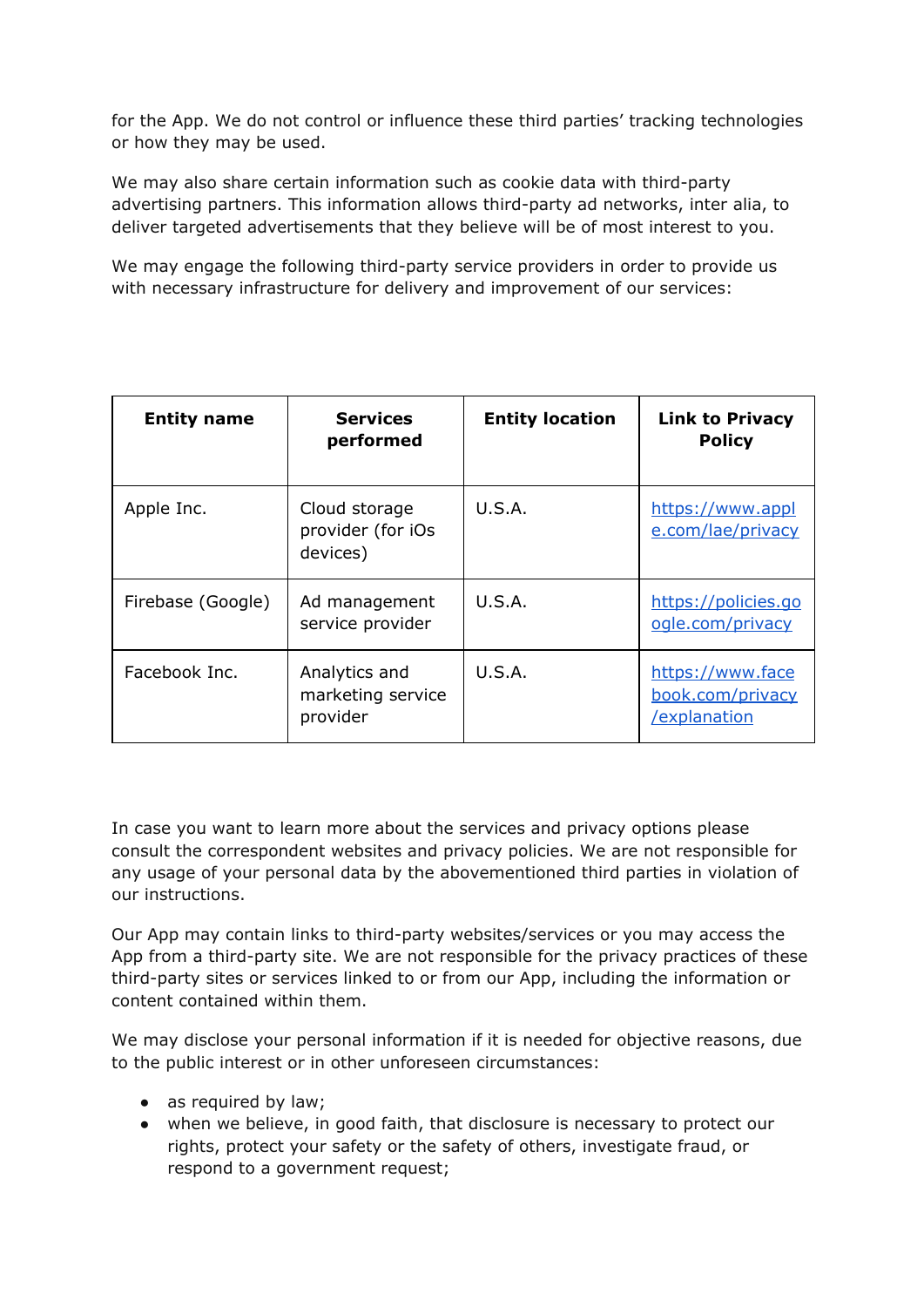● if we are involved in a merger, acquisition, or sale of all or a portion of our assets, you will be notified via email and/or a prominent notice in our App of any change in ownership or your personal information usage, as well as any choices you may have regarding your personal information.

### **V. INTERNATIONAL DATA TRANSFERS**

We work in the cross-border area and provide our App to our Users around the world.

We and third-party organizations that provide automatic data processing technologies for the App or our third-party advertising partners may transfer the automatically processed information across borders and from your country or jurisdiction to other countries or jurisdictions around the world.

If you are located in the European Union or other regions with laws governing data processing that may differ from U.S. law, please note that we may transfer information, including personal information, to a country and jurisdiction that does not have the same data protection laws as in your jurisdiction.

This means that your personal information can be transferred to a third country, a territory or one or more specified sectors within that third country, or to the international organization where data protection and confidentiality regulations may not provide the same level of protection of a personal data as your country does.

We try to make sure that the recipient of any personal data provides a proper protection of the personal data received, in accordance with the current legislation on the protection of such information. By using the App, you agree that we may transfer your personal data to any third country, a territory or one or more specified sectors within that third country, or to the international organization.

For the purposes of data storage, we recourse to the services of the hosting organizations. We take your privacy seriously and, therefore, encrypt your personal data - if possible - before sending it to the hosting organizations for the purposes of its storage. Please note that we cooperate only with those hosting organizations that have passed our security and reliability check.

#### **VI. HOW LONG WE USE YOUR PERSONAL DATA**

We generally retain your personal information for as long as is necessary for performing the functional service of the App and to comply with our legal obligations. If you no longer want us to use your information that we physically access and store, you can request that we erase your personal information and close your account.

However, some data may still be stored for a certain time period (but no longer than the storage purpose requires) if information is necessary to comply with legal obligation (taxation, accounting, audit) or in order to maintain safety and data backup settings, prevent fraud or other malicious acts.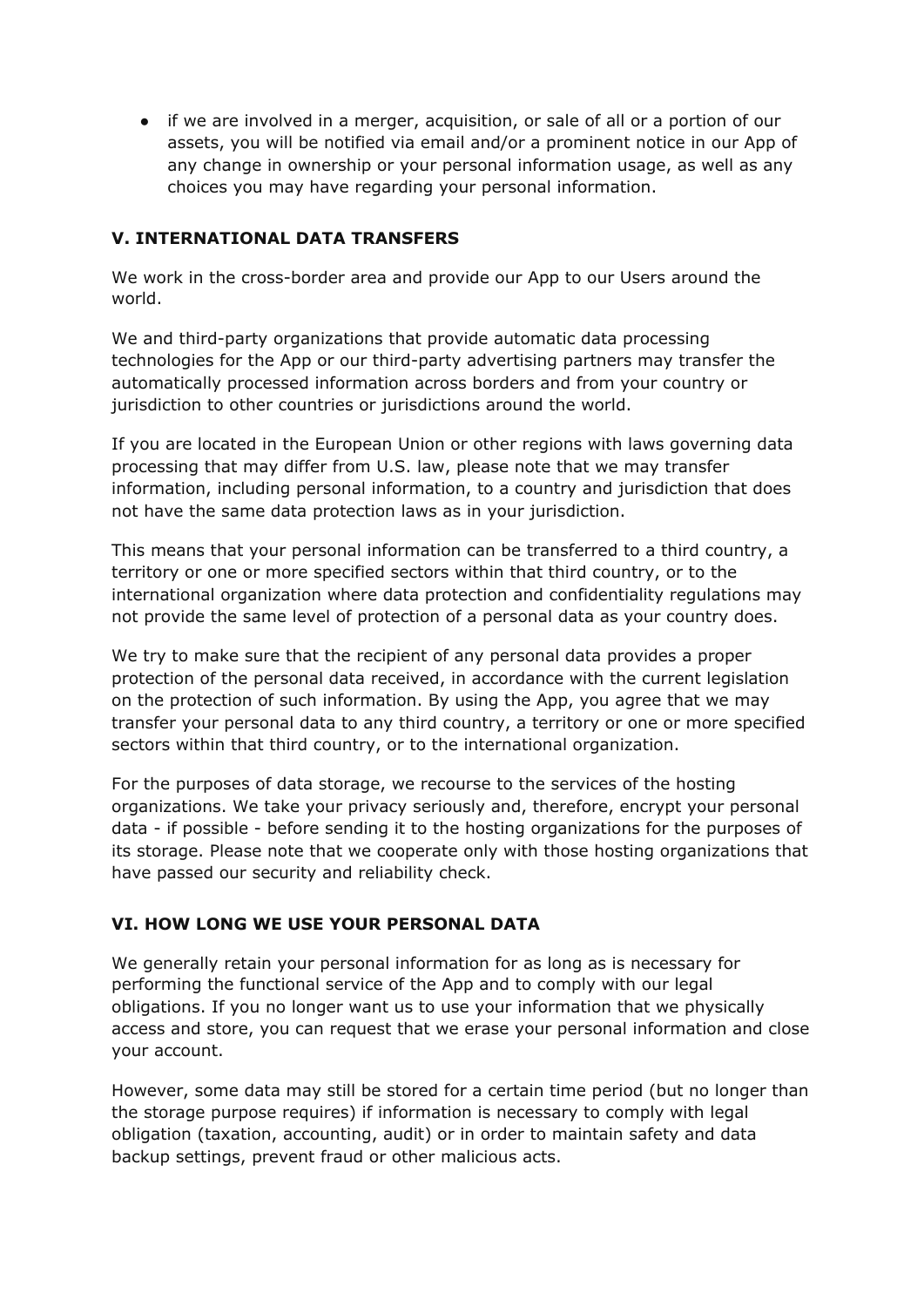## **VII. EXERCISING YOUR RIGHTS**

Applicable data protection laws give you certain rights regarding your personal information. You have the following options in relation to your personal information that was collected:

- **Data Access and Portability.** You can request copies of your personal information held by us.
- **Change or Correct Data.** Where you cannot update data by yourself through your account, you have the right to ask us to correct change, update or rectify your data.
- **Data Retention and Deletion.** The user data is generally retained for as long as your user profile is in existence or as it is needed to provide the relevant services. However, specific retention times can vary based on context of the processing performed. You have the right to ask to delete all or some of the personal data that is held about you.
- **Restriction of Processing.** Under certain circumstances, you may have the right to limit the ways in which your personal information is used.

To exercise any of the rights described above, you can contact us through [support@laroapps.com.](mailto:support@laroapps.com) Please bear in mind that we ensure the above mentioned rights only with respect to the information that we physically access and store.

When your personal information that is processed automatically you may object to such processing in some circumstances. Where your personal information is processed for direct marketing purposes, you may ask to cease processing your data for these direct marketing purposes. In order to exercise your right please contact the third party services listed in the Section IV of this Privacy Policy to learn how you can object to processing your data. Most of them have clear instructions on their privacy pages, functional API or other options.

#### **VIII. HOW TO OPT OUT**

#### **Opt-out of marketing tracking**

If you don't want third-party service providers to use to personalize ads on the basis of your interests please follow the instructions below:

● option "Limit Ad Tracking" on your iOs device in Settings/ Privacy/ Advertising, please find additional information here: [https://support.apple.com/en-us/HT202074;](https://support.apple.com/en-us/HT202074)

Please mind when you opt out of certain interest based advertising, you may still continue to receive contextual ads based on other non-personal information, such as ads related to the content of other digital products you are using.

#### **Opt-Out of the Location Data Processing**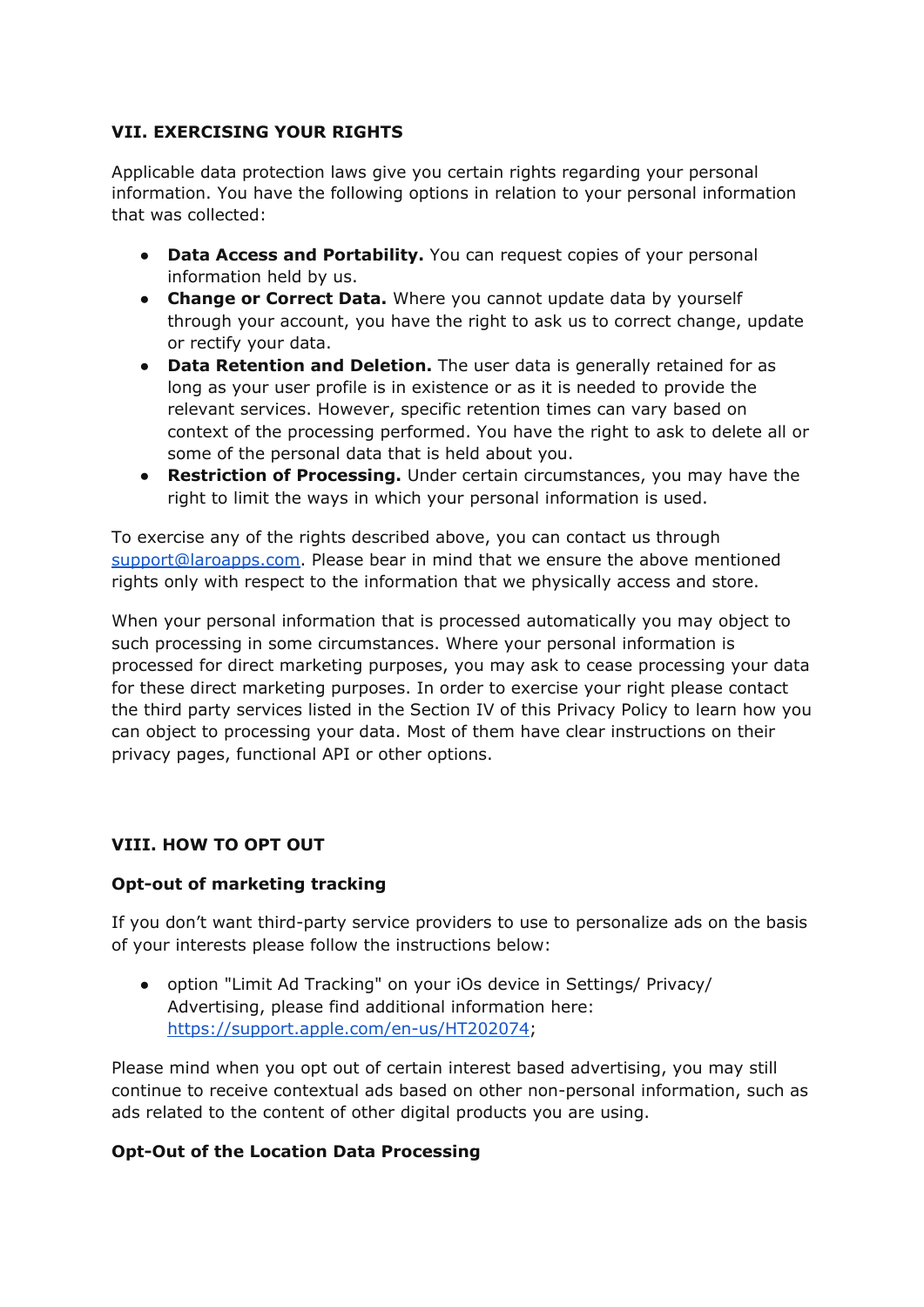If you don't want third-party service providers to use your precise location data, or street-level location information about you please follow the instructions below:

● iOS 11 or later: turn Location Services off for the applicable Product via the menu "Settings > Privacy > Location Services". Then select the applicable App and set the "Share My Location" status to "Never". Please see additional information here: <https://support.apple.com/en-us/HT203033.>

## **IX. SECURITY**

The security of your personal information is highly important to us. We follow generally accepted industry standards to protect the personal information submitted to us, both during transmission and once we receive it.

We take reasonable and appropriate measures to protect personal information from loss, misuse and unauthorized access, disclosure, alteration and destruction, taking into account the risks involved in the processing and the nature of the personal information.

We implement appropriate technical and organizational measures, which are designed to implement data-protection principles, such as data minimization, in an effective manner and to integrate the necessary safeguards into the processing. We seek your personal data to be encrypted with proper and strong encryption algorithms, including hashing where possible.

Unfortunately, no method of transmission over the Internet, or method of electronic storage, is 100% secure. We do our best to protect your personal data, nevertheless, we cannot guarantee its absolute security. In the event that your personal information is compromised as a breach of security, we will promptly notify you in compliance with applicable law.

If you have any questions about security of our App, you can contact us at through the email or contact form displayed below.

## **X. CHILDREN'S PRIVACY**

Our App is not intended for children under the age of 18. Therefore, we do not knowingly collect or solicit any personal information from children under 18. No one under age 18 may provide any personal information to the App. If you are under 18, do not use or provide any information on this App or through any of its features. Do not provide any information about yourself, including your email address. If we learn that we have collected personal information from a child under age 18 without verification of parental consent, we will erase that information as quickly as possible. If you believe that we might have any information from or about a child under 18, please contact us.

#### **XI. CHANGES TO THE PRIVACY POLICY**

This Privacy policy is updated regularly.